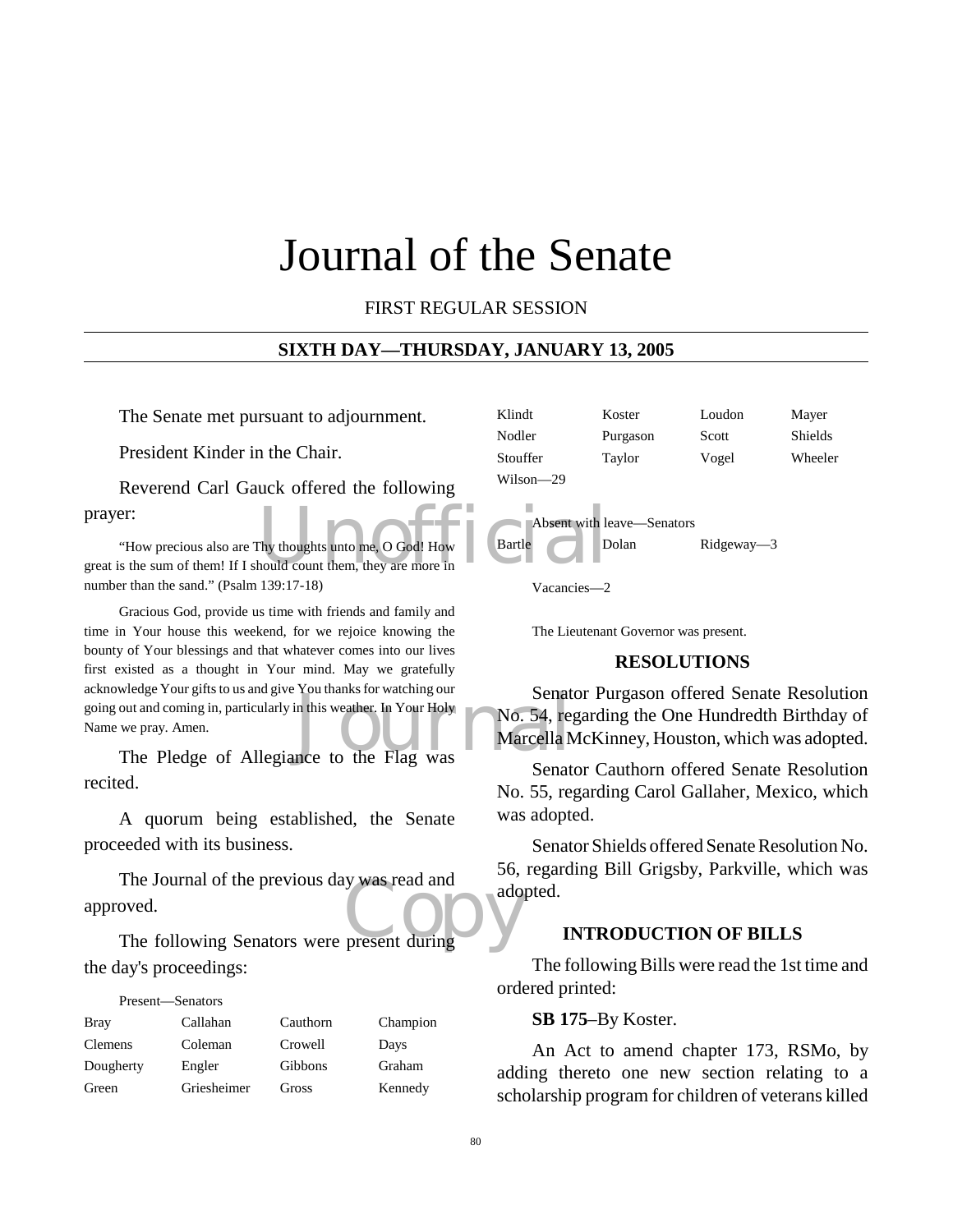in combat.

**SB 176**–By Vogel and Mayer.

An Act to repeal section 57.080, RSMo, and to enact in lieu thereof two new sections relating to political subdivision elections, with an emergency clause and an expiration date.

**SB 177**–By Shields.

An Act to repeal section 105.712, RSMo, and to enact in lieu thereof one new section relating to dental care.

**SB 178**–By Shields.

The total considering to podiatrists, with penalty provisions.<br>
SB 179–By Griesheimer, Scott, Nodler and The Senate do sensidering: An Act to repeal sections 330.010, 330.020, 330.030, 330.040, 330.045, 330.050, 330.065, 330.070, 330.080, 330.090, 330.100, 330.110, 330.160, 330.180, 330.200, and 330.210, RSMo, and to enact in lieu thereof sixteen new sections relating to podiatrists, with penalty provisions.

Koster.

An Act to amend chapter 386, RSMo, by adding thereto one new section relating to cost recovery for utility companies.

Shields, Gross and<br>
Shields, Gross and<br>
The Also,<br>
Frede **SB 180**–By Loudon, Mayer, Nodler, Koster, Purgason, Bartle, Crowell, Shields, Gross and Gibbons.

An Act to amend chapter 9, RSMo, by adding thereto one new section relating to the designation of Ronald Reagan Day in Missouri.

**SB 181**–By Loudon, Klindt, Mayer, Nodler, Koster, Purgason, Bartle, Crowell, Shields, Gross and Gibbons.

and Gibbons.<br>
An Act to amend chapter 227, RSMo, by<br>
adding thereto one new section relating to the An Act to amend chapter 227, RSMo, by designation of a memorial bridge.

**SB 182**–By Scott.

An Act to repeal section 323.075, RSMo, and to enact in lieu thereof two new sections relating to liquefied petroleum gases, with an effective date.

**SB 183**–By Scott, Loudon, Clemens, Champion, Nodler and Kennedy.

An Act to repeal section 287.845, RSMo, and to enact in lieu thereof two new sections relating to retirement.

## **SB 184**–By Coleman.

An Act to amend chapters 488 and 589, RSMo, by adding thereto two new sections relating to the creation of the gang resistance education and training program fund, with an expiration date.

## **REPORTS OF STANDING COMMITTEES**

Senator Gibbons, Chairman of the Committee on Gubernatorial Appointments, submitted the following reports:

Mr. President: Your Committee on Gubernatorial Appointments, to which were referred the following appointments, begs leave to report that it has considered the same and recommends that the Senate do give its advice and consent to the following:

Larry Crawford, as Director of the Department of Corrections;

Also,

Trish Vincent, as Director of the Department of Revenue;

# Also,

Frederick H. Ferrell, as Director of the Department of Agriculture;

Also,

Michael N. Keathley, as Commissioner of the Office of Administration;

 $\overline{\phantom{a}}$  Also.

Alison Craighead, as Director of the Division of Professional Registration.

Senator Gibbons requested unanimous consent of the Senate to vote on the above reports in one motion. There being no objection, the request was granted.

Senator Gibbons moved that the committee reports be adopted, and the Senate do give its advice and consent to the above appointments,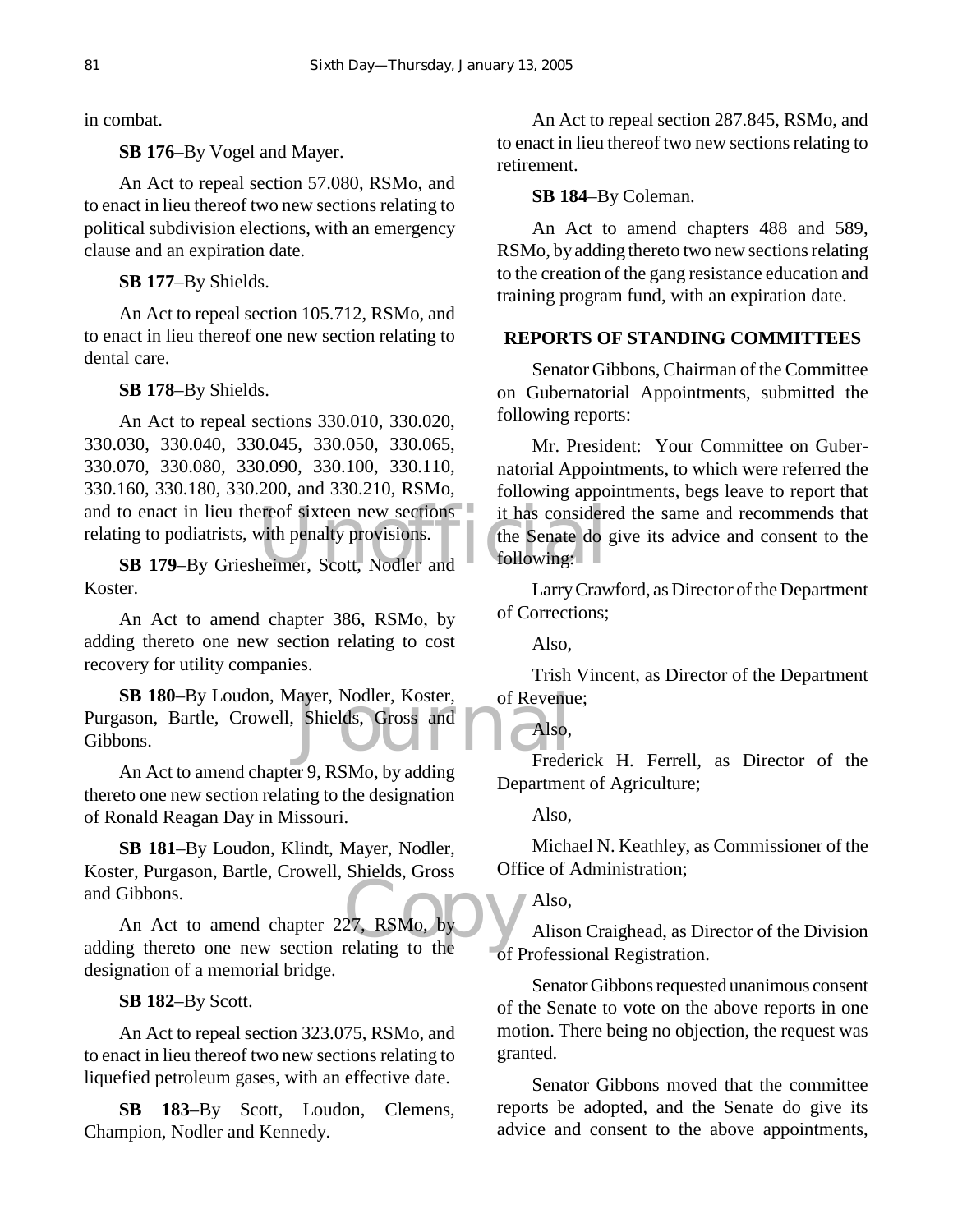which motion prevailed.

## **RESOLUTIONS**

Senator Gibbons, joined by the entire membership of the Senate, offered the following resolution, which was read and adopted:

#### SENATE RESOLUTION NO. 57

WHEREAS, the members of the Missouri Senate hold in tremendous esteem those Show-Me State residents who have proven down through the years to be committed to helping state government provide its much-needed services and programs in the efficient, effective manner mandated by the public; and

WHEREAS, Michael N. Keathley of Dexter has attained considerable distinction as the Senate Administrator who accepted that office's diverse duties and responsibilities in 2002; and

when he is sworn in at noon as the new Commissioner of the Office<br>
of Administration; and<br>
WHEREAS, Michael Keathley brings to his leadership of the<br>
Office of Administration a wealth of knowledge and experience<br>
Which was WHEREAS, on Thursday, January 13, 2005, Michael Keathley will draw his efforts as Senate Administrator to a close of Administration; and

WHEREAS, Michael Keathley brings to his leadership of the Office of Administration a wealth of knowledge and experience which he garnered from his position as Senate Administrator and from his earlier work as Assistant to the Chief Financial Officer, Director of Purchasing, Director of Marketing, Vice President for Marketing, Vice President of Sales and Marketing, and President of IXL Manufacturing Company, Incorporated, in Bernie, Missouri; and

No. 63,<br>achelor of Arts degree from **Anniversa**<br>Pennessee, Michael Keathley **Michael Khaller**<br>Nullent reputation as a member Memorial Hospital;<br>
Committee and a<br>
State<br>
State<br>
State<br>
Jeffe WHEREAS, the holder of a Bachelor of Arts degree from Vanderbilt University in Nashville, Tennessee, Michael Keathley has developed and maintained an excellent reputation as a member of the American Hardware Manufacturers Association, Hardware Marketing Council, Hickory Handle Association, Boys Scouts of America's Southeast Missouri Council Executive Board and Greater Saint Louis Area Council Executive Board, and The Nature Conservancy; the president, the interim administrator, and a member of the Board of Directors for Dexter Memorial Hospital; and the chairman of the Depot Restoration Committee and a member of the Transportation Planning Committee for the city of Dexter; and

WHEREAS, Michael Keathley is justifiably proud to be known as the beloved husband of Julie Rehm Keathley and the loving father of four-year-old Peyton Rehm Keathley and threeyear-old Mason Reagan Keathley:

NOW, THEREFORE, BE IT RESOLVED that we, the members of the Missouri Senate, Ninety-third General Assembly, join unanimously to applaud the stellar record of contributions so generously given by Michael Keathley during his impressive tenure as Senate Administrator and to convey to him this legislative body's most heartfelt best wishes as he shifts the focus of his time and energy to his new position as Commissioner of the Office of Administration; and

BE IT FURTHER RESOLVED that the Secretary of the Senate be instructed to prepare a properly inscribed copy of this resolution for presentation to Michael N. Keathley of Dexter, Missouri.

Senator Callahan offered Senate Resolution No. 58, regarding the Boys Basketball program at William Chrisman High School, Independence, which was adopted.

Senator Engler offered Senate Resolution No. 59, regarding the One Hundredth Birthday of Florence Hawn, Farmington, which was adopted.

Senator Engler offered Senate Resolution No. 60, regarding Betty Combs, Farmington, which was adopted.

Senator Engler offered Senate Resolution No. 61, regarding Susan Todd Seufert, Farmington, which was adopted.

Senator Wilson offered Senate Resolution No. 62, regarding Joe Seabrooks, Jr., which was adopted.

Senator Stouffer offered Senate Resolution No. 63, regarding the Seventieth Wedding Anniversary of Mr. and Mrs. Sam Barr, Kearney, which was adopted.

## **COMMUNICATIONS**

Senator Shields submitted the following:

January 13, 2005 Ms. Terry Spieler Secretary of the Senate State Capitol, Office 325 Jefferson City, MO 65101

Dear Ms. Spieler

The Rules, Joint Rules, Resolutions and Ethics Committee met today in the Senate Lounge. All members present voted to unanimously approve the 93rd General Assembly's St. Louis City Caucus.

A list of the members is attached.

/s/ Charlie

Charlie Shields

Sincerely,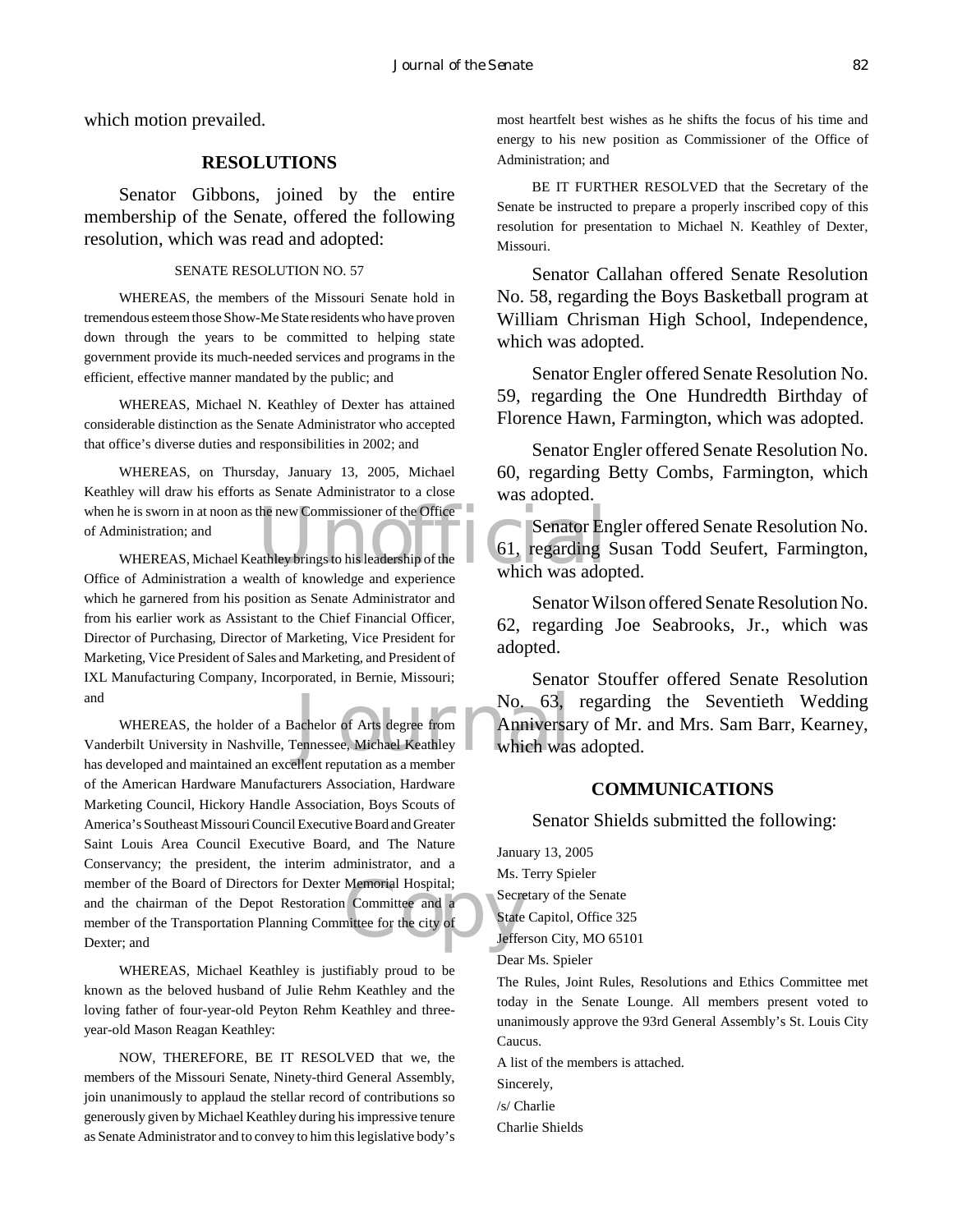St. Louis City Caucus:

Senator Maida Coleman Senator Pat Dougherty Senator Harry Kennedy Representative Yaphett El-Amin Representative Rodney Hubbard Representative Jeanette Mott Oxford Representative Amber Boykins Representative Connie Johnson Representative Robin Wright Jones Representative Rachel Storch Representative Fred Kratky Representative Mike Vogt Representative Mike Daus Representative Tom Villa

Unoffi

Also,

January 13, 2005 Ms. Terry Spieler

Secretary of the Senate State Capitol, Office 325

Jefferson City, MO 65101

Dear Ms. Spieler

and Ethics Committee met<br>
members present voted to<br>
al Assembly's Friends of the<br>
Jurisprude The Rules, Joint Rules, Resolutions and Ethics Committee met today in the Senate Lounge. All members present voted to unanimously approve the 93rd General Assembly's Friends of the 20th Senate District Caucus.

A list of the members is attached.

Sincerely,

/s/ Charlie

Charlie Shields

Friends of the 20th Senate District Caucus:

**Copy** Senator Dan Clemens Senator Larry Gene Taylor Senator John Cauthorn Representative Jay Wasson Representative Michael Cunningham Representative Ray Weter Representative Brad Roark

Representative Mark Wright

Representative Jim Viebrock

Representative Van Kelly

## **REPORTS OF COMMITTEES**

Pursuant to Section 536.021, RSMo, Senator Gross submitted a copy of the Joint Committee on Administrative Rules' committee report regarding the Department of Natural Resources, Hazardous Waste Commission, Dry Cleaning Environmental Response Trust Fund (DERT). A copy of the committee's report is on file in the office of the Secretary of Senate.

Senator Gross assumed the Chair.

## **SECOND READING OF SENATE BILLS**

The following Bills were read the 2nd time and referred to the Committees indicated:

**SB 2**—Judiciary and Civil and Criminal Jurisprudence.

**SB 3**—Ways and Means.

**SB 5**—Commerce, Energy and the Environment.

**SB 7**—Aging, Families, Mental and Public Health.

**SB 8**—Aging, Families, Mental and Public Health.

**SB 9**—Judiciary and Civil and Criminal Jurisprudence.

**SB 10**—Judiciary and Civil and Criminal Jurisprudence.

**SB 13**—Ways and Means.

**SB 14**—Financial and Governmental Organizations and Elections.

**SB 15**—Ways and Means.

**SB 17**—Judiciary and Civil and Criminal Jurisprudence.

**SB 18**—Pensions, Veterans' Affairs and General Laws.

**SB 20**—Education.

**SB 22**—Transportation.

**SB 23**—Judiciary and Civil and Criminal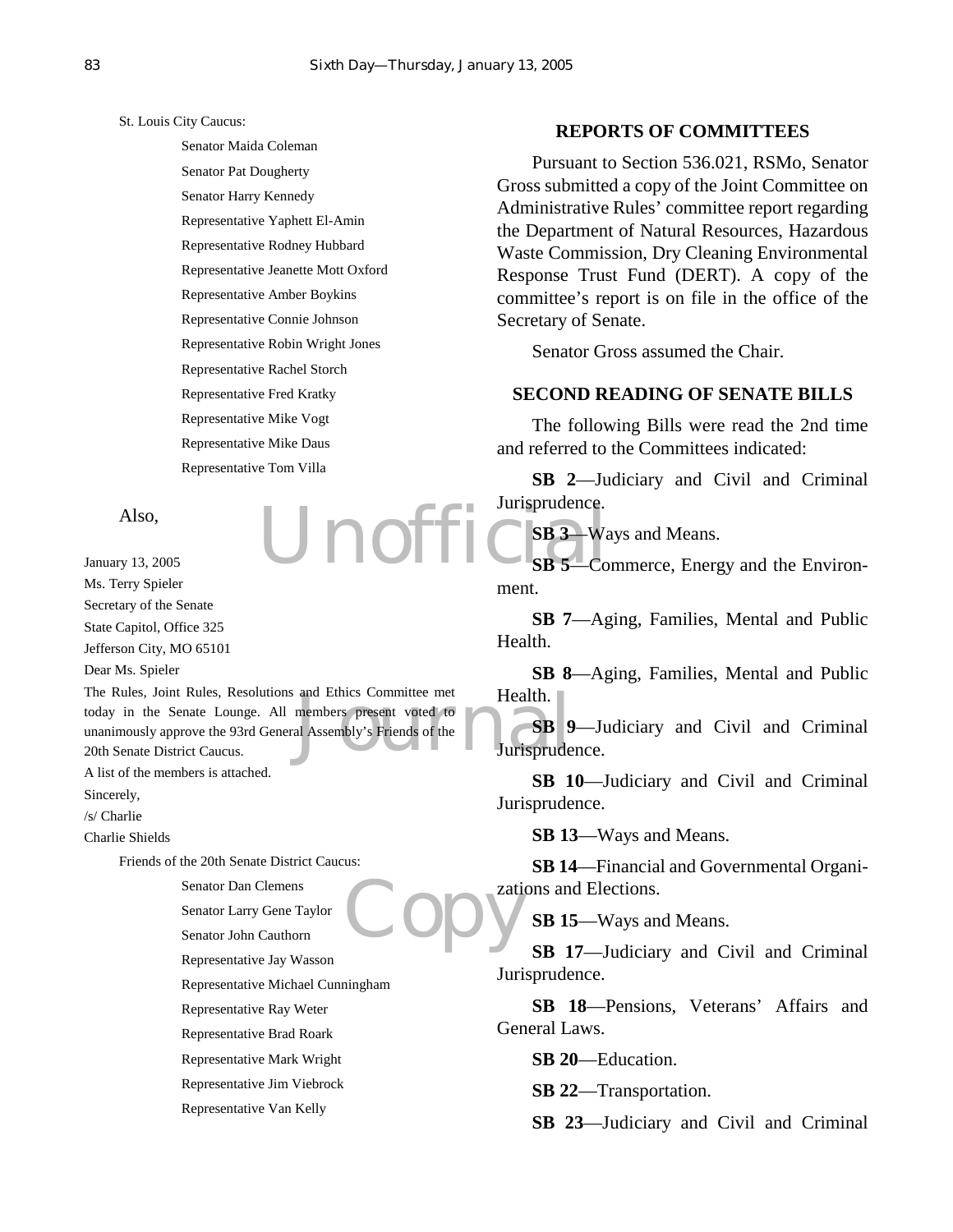Jurisprudence.

**SB 26**—Aging, Families, Mental and Public Health.

**SB 27**—Judiciary and Civil and Criminal Jurisprudence.

**SB 28**—Aging, Families, Mental and Public Health.

**SB 29**—Economic Development, Tourism and Local Government.

**SB 30**—Transportation.

**SB 31**—Transportation.

**SB 32**—Judiciary and Civil and Criminal Jurisprudence.

**SB 34**—Small Business, Insurance and Industrial Relations.

**SB 38**—Transportation.

SETTER SET ALL SERVICES:<br>
SER 39 Aging, Families, Mental and Public<br>
SER 39 Aging, Families, Mental and Public Health.

**SB 40**—Financial and Governmental Organizations and Elections.

**SB 41**—Judiciary and Civil and Criminal Jurisprudence.

**SB 42**—Education.

prudence.<br> **SB 42**—Education.<br> **SB 43**—Small Business, Insurance and Industrial Relations.

**SB 44**—Ways and Means.

**SB 47**—Economic Development, Tourism and Local Government.

**SB 48**—Education.

SB 48—Education.<br>
SB 51—Judiciary and Civil and Criminal Jurisprudence.

**SB 52**—Judiciary and Civil and Criminal Jurisprudence.

**SB 53**—Judiciary and Civil and Criminal Jurisprudence.

**SB 55**—Small Business, Insurance and Industrial Relations.

**SB 57**—Small Business, Insurance and Industrial Relations.

**SB 58**—Ways and Means.

**SB 59**—Small Business, Insurance and Industrial Relations.

**SB 60**—Aging, Families, Mental and Public Health.

**SB 61**—Financial and Governmental Organizations and Elections.

**SB 63**—Pensions, Veterans' Affairs and General Laws.

**SB 64**—Aging, Families, Mental and Public Health.

**SB 65**—Judiciary and Civil and Criminal Jurisprudence.

**SB 66**—Pensions, Veterans' Affairs and General Laws.

**SB 67**—Judiciary and Civil and Criminal Jurisprudence.

**SB 68**—Ways and Means.

**SB 70**—Economic Development, Tourism and Local Government.

**SB 72**—Small Business, Insurance and Industrial Relations.

**SB 73**—Judiciary and Civil and Criminal Jurisprudence.

**SB 74**—Aging, Families, Mental and Public Health.

**SB 75**—Aging, Families, Mental and Public Health.

**SB 76**—Transportation.

**SB 79**—Ways and Means.

**SB 80**—Economic Development, Tourism and Local Government.

**SB 81**—Education.

**SB 82**—Small Business, Insurance and Industrial Relations.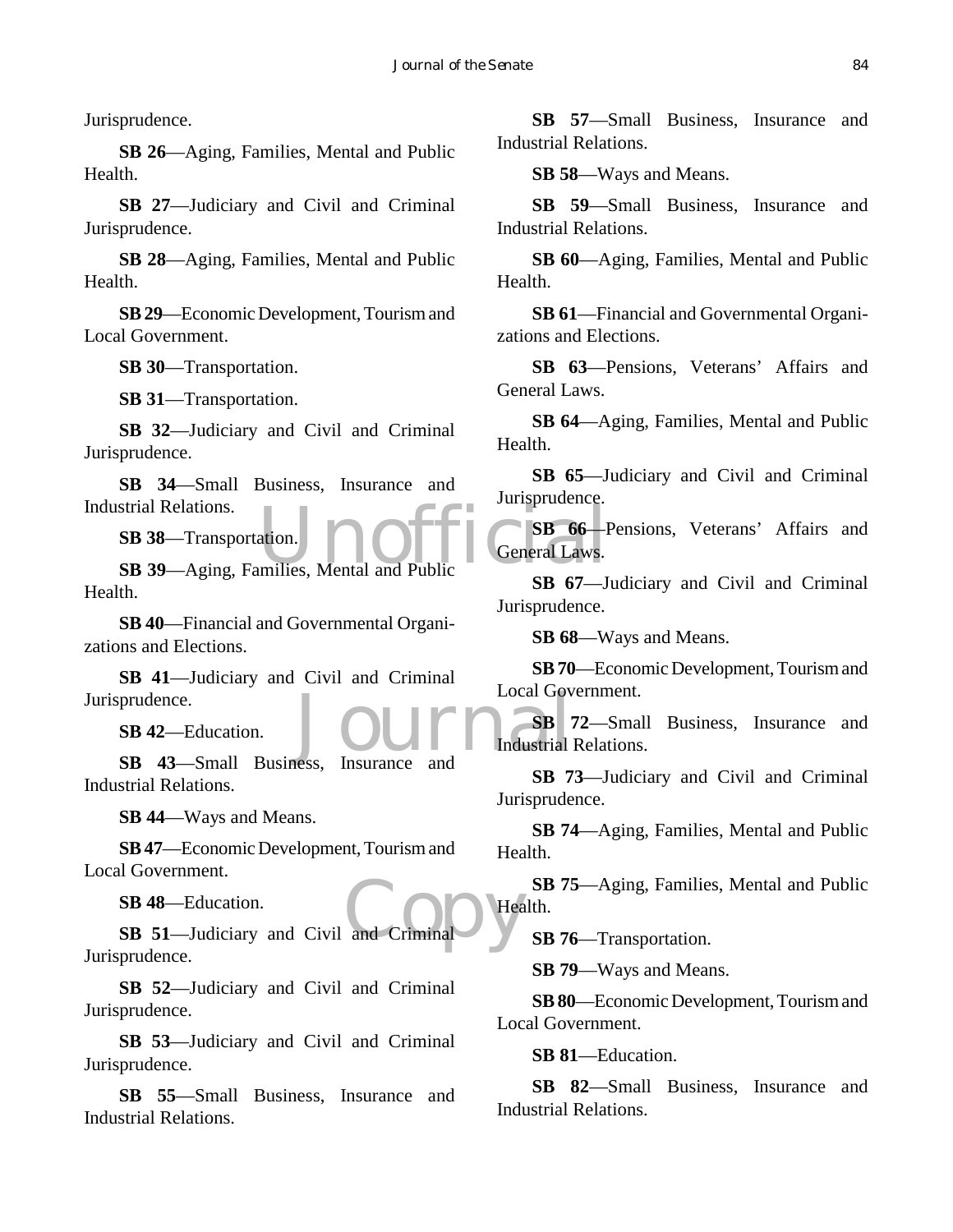**SB 83**—Judiciary and Civil and Criminal Jurisprudence.

**SB 84**—Financial and Governmental Organizations and Elections.

**SB 85**—Education.

**SB 86**—Economic Development, Tourism and Local Government.

**SB 87**—Education.

**SB 88**—Aging, Families, Mental and Public Health.

**SB 89**—Ways and Means.

**SB 90**—Aging, Families, Mental and Public Health.

**SB 91**—Education.

**SB 92**—Transportation.

ation.<br>and Governmental Organizer Fiscal Oversight<br>SB 123 **SB 93**—Financial and Governmental Organizations and Elections.

**SB 94**—Transportation.

**SB 95**—Aging, Families, Mental and Public Health.

**SB 96**—Judiciary and Civil and Criminal Jurisprudence.

SB 12<br>Depment, Tourism and Tament. **SB 99**—Economic Development, Tourism and Local Government.

**SB 100**—Financial and Governmental Organizations and Elections.

**SB 102**—Education.

**SB 103**—Education.

Affairs and **SB 105**—Pensions, Veterans' Affairs and General Laws.

**SB 106**—Small Business, Insurance and Industrial Relations.

**SB 107**—Governmental Accountability and Fiscal Oversight.

**SB 108**—Ways and Means.

**SB 109**—Education.

**SB 110**—Small Business, Insurance and

Industrial Relations.

**SB 111**—Small Business, Insurance and Industrial Relations.

**SB 113**—Judiciary and Civil and Criminal Jurisprudence.

**SB 115**—Education.

**SB 116**—Education.

**SB 118**—Education.

**SB 119**—Pensions, Veterans' Affairs and General Laws.

**SB 120**—Governmental Accountability and Fiscal Oversight.

**SB 121**—Pensions, Veterans' Affairs and General Laws.

**SB 122**—Governmental Accountability and Fiscal Oversight.

**SB 123**—Judiciary and Civil and Criminal Jurisprudence.

**SB 124**—Commerce, Energy and the Environment.

**SB 125**—Ways and Means.

**SB 128**—Commerce, Energy and the Environment.

**SB 131**—Economic Development, Tourism and Local Government.

**SB 132**—Commerce, Energy and the Environment.

**SB 133**—Financial and Governmental Organizations and Elections.

**SB 134**—Economic Development, Tourism and Local Government.

**SB 135**—Economic Development, Tourism and Local Government.

**SB 136**—Education.

**SB 137**—Small Business, Insurance and Industrial Relations.

**SB 138**—Ways and Means.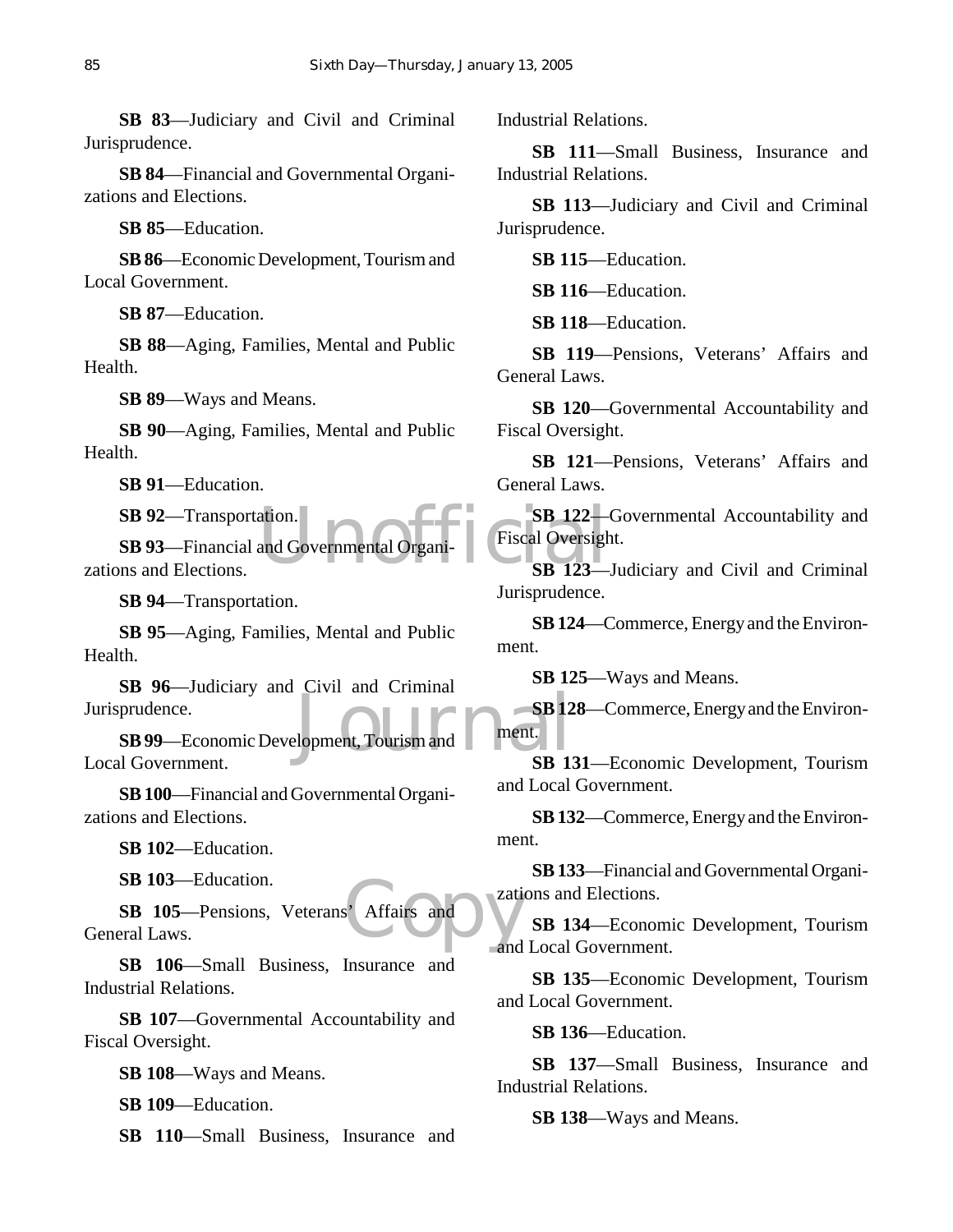**SB 139**—Economic Development, Tourism and Local Government.

**SB 140**—Financial and Governmental Organizations and Elections.

**SB 141**—Financial and Governmental Organizations and Elections.

**SB 142**—Transportation.

**SB 143**—Ways and Means.

**SB 144**—Judiciary and Civil and Criminal Jurisprudence.

**SB 145**—Small Business, Insurance and Industrial Relations.

**SB 146**—Aging, Families, Mental and Public Health.

SB 147—Agriculture, Conservation, Parks<br>
Natural Resources.<br>
SB 148—Commerce, Energy and the Environ-**Natural K. Hall**<br>
Richard K. Hall and Natural Resources.

**SB 148**—Commerce, Energy and the Environment.

**SB 149**—Judiciary and Civil and Criminal Jurisprudence.

**SB 150**—Governmental Accountability and Fiscal Oversight.

**SB 151**—Small Business, Insurance and Industrial Relations.

**SB 152**—Aging, Families, Mental and Public Health.

**SB 153**—Aging, Families, Mental and Public Health.

**SB 154**—Judiciary and Civil and Criminal Jurisprudence.

## **INTRODUCTIONS OF GUESTS**

Senator Engler introduced to the Senate, Dr. Les Duncan, Principal, Mrs. Leanna Johnson, Richie Plummer, Amber Hankins, Ashleigh Fox, Codi Giessing, Meredith Huffman, Chelsea Vogelsang, Heather Knox, and Matthew Pritchett, eighth grade students from St. Paul's Lutheran School, Farmington.

Senator Wheeler introduced to the Senate, Dr. Richard K. Haile, MD, Vincent Carter, and Hewart R. Tillett, MBA, CPA, Kansas City.

On motion of Senator Shields, the Senate adjourned until 12:00 noon, Tuesday, January 18, 2005.



## SEVENTH DAY–TUESDAY, JANUARY 18, 2005  $\overline{\phantom{a}}$

 $\overline{\phantom{a}}$ 

FORMAL CALEN FORMAL CALENDAR

## SECOND READING OF SENATE BILLS

SB 155-Mayer SB 156-Shields SB 157-Crowell SB 158-Cauthorn SB 159-Cauthorn

SB 160-Bartle, et al SB 161-Gross SB 162-Gross SB 163-Loudon, et al SB 164-Crowell